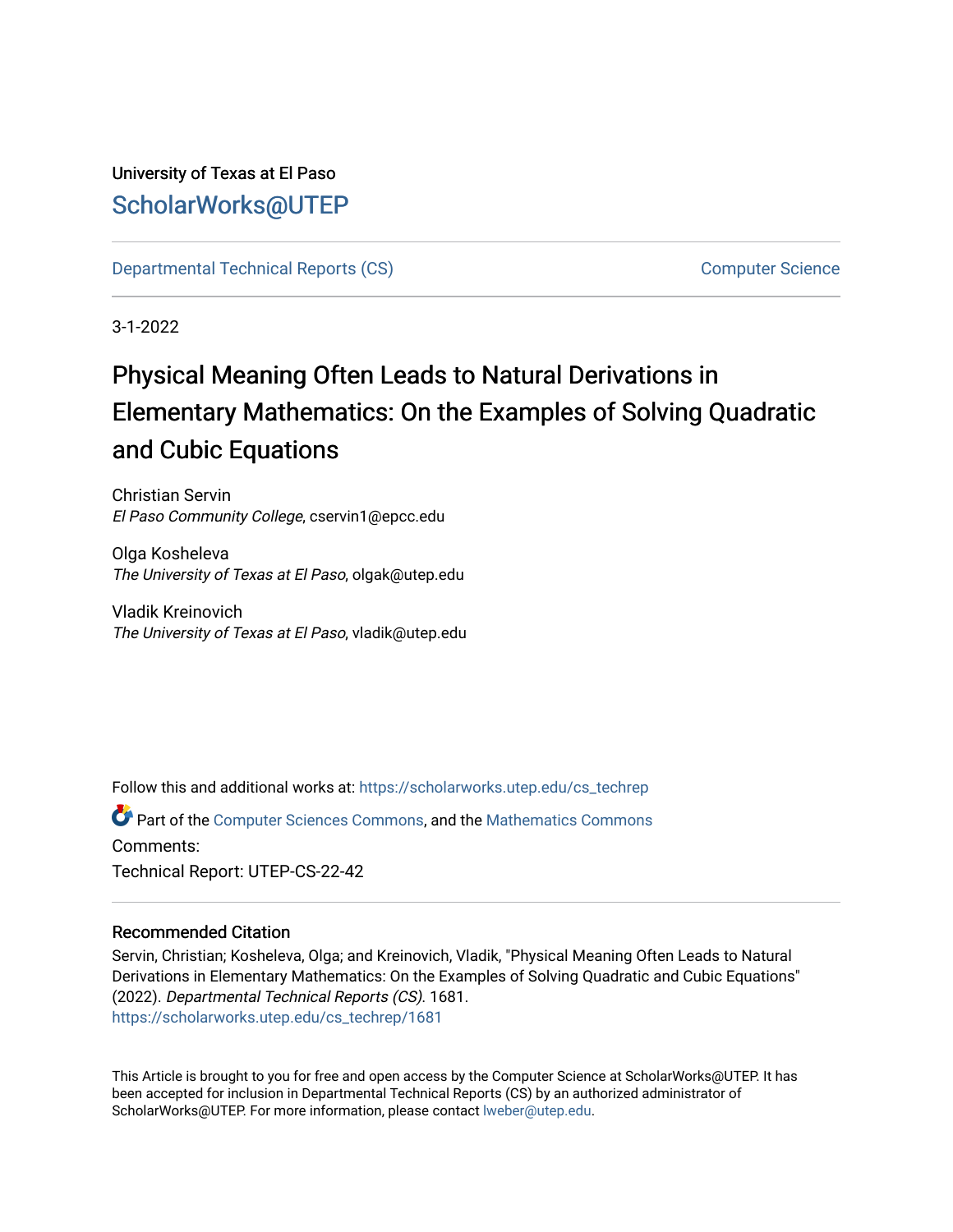# Physical Meaning Often Leads to Natural Derivations in Elementary Mathematics: On the Examples of Solving Quadratic and Cubic Equations

Christian Servin, Olga Kosheleva, and Vladik Kreinovich

Abstract Usual derivation of many formulas of elementary mathematics – such as the formulas for solving quadratic equation – often leave un unfortunate impression that mathematics is a collection of unrelated unnatural trick. In this paper, on the example of formulas for solving quadratic and cubic equations, we show that these derivations can be made much more natural if we take physical meaning into account.

#### 1 Formulation of the problem

In elementary mathematics, many derivations feel unnatural. Derivations of many formulas or elementary mathematics are usually presented as useful tricks. These tricks result from insights of ancient geniuses.

A formula for solving quadratic equations is a good example. These derivations do not naturally follow from the formulation of the problem.

Resulting problem. The perceived un-naturalness of these derivations leads to two problems.

• Short-term problem: the perceived un-naturalness makes these derivations – and thus, the resulting formulas – difficult to remember.

Olga Kosheleva

Christian Servin

Information Technology Systems Department, El Paso Community College (EPCC) 919 Hunter Dr., El Paso, TX 79915-1908, USA, cservin1@epcc.edu

Department of Teacher Education, University of Texas at El Paso, 500 W. University El Paso, Texas 79968, USA, e-mail: olgak@utep.edu

Vladik Kreinovich

Department of Computer Science, University of Texas at El Paso, 500 W. University El Paso, Texas 79968, USA, e-mail: vladik@utep.edu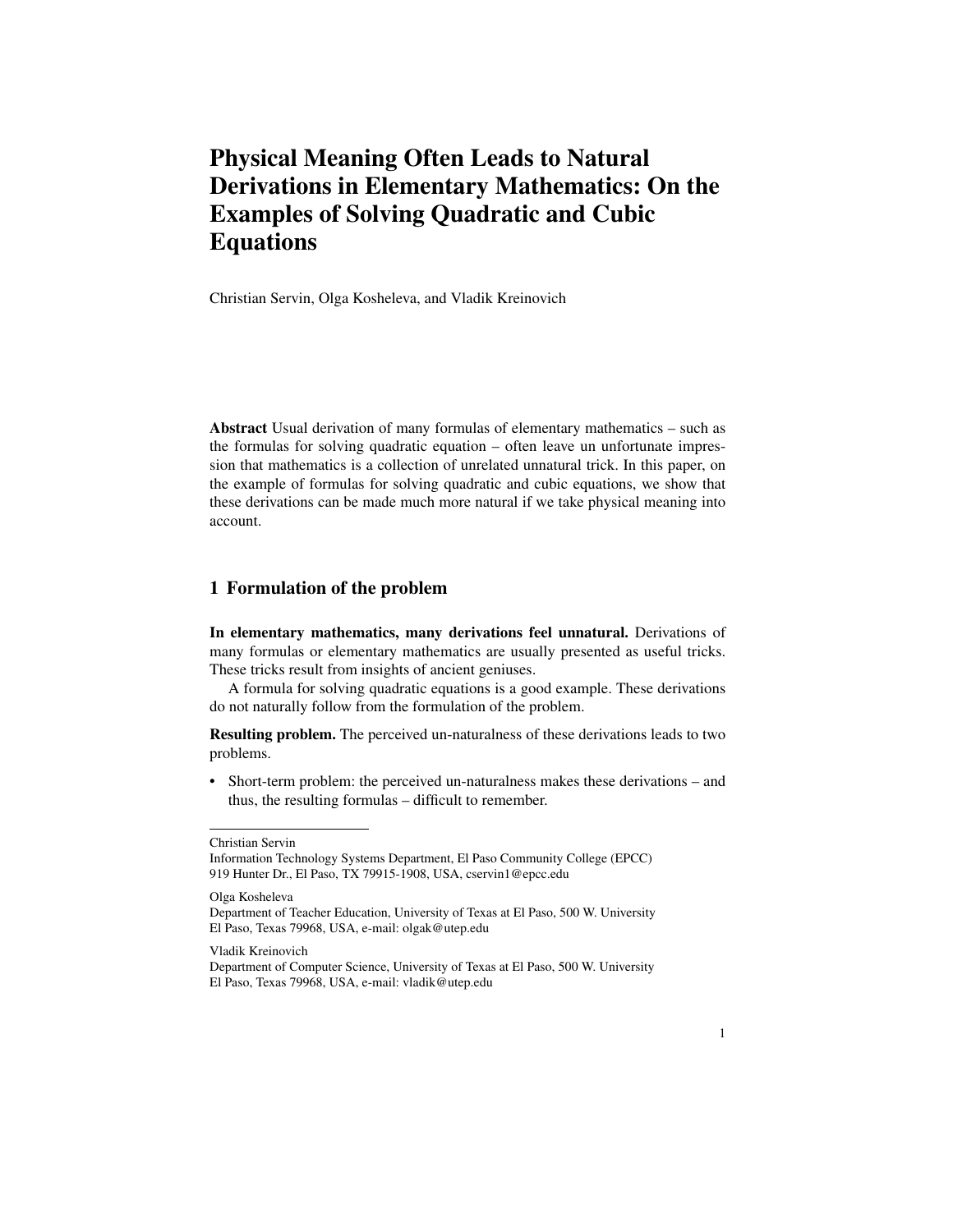• Long-term problem: this un-naturalness adds to the unfortunate students' impression that mathematics is an un-natural collection of unrelated tricks.

From this viewpoint, it is desirable to come up with natural – or at least more natural – derivation of such formulas.

What we do in this paper. In this paper, we show that taking into account physical meaning can help.

To be more precise:

- We are not proposing radically new derivations.
- We just show that physical meaning makes some of the available derivations natural.

# 2 Solving quadratic equations

Simplest case. It is straightforward to solve simple quadratic equations, of the type

$$
a \cdot x^2 + c = 0.
$$

Indeed:

- First, similarly to linear equations, we subtract *c* from both sides and divide both sides by *a*.
- This way, we get  $x^2 = -c/a$ .
- Then we extract the square root, and get  $x = \pm \sqrt{-c/a}$ .

Need for a general case. But what if we have a generic equation  $a \cdot x^2 + b \cdot x + c = 0$ ? This happens, e.g., when:

- we know the area  $s = x \cdot y$  and the perimeter  $p = 2x + 2y$  of a rectangular region, and
- we want to find its sizes *x* and *y*.

In this case, we can plug in  $y = p/2 - x$  into  $s = x \cdot y$  and get a quadratic equation

$$
x \cdot \left(\frac{p}{2} - x\right) = s.
$$

By opening the parentheses and moving all the terms to the right-hand side, we get

$$
x^2 - \frac{p}{2} \cdot x + s = 0.
$$

**Physical meaning.** In real-life applications,  $x$  is often a numerical value of some physical quantity. Numerical values depend:

• on the choice of the measuring unit and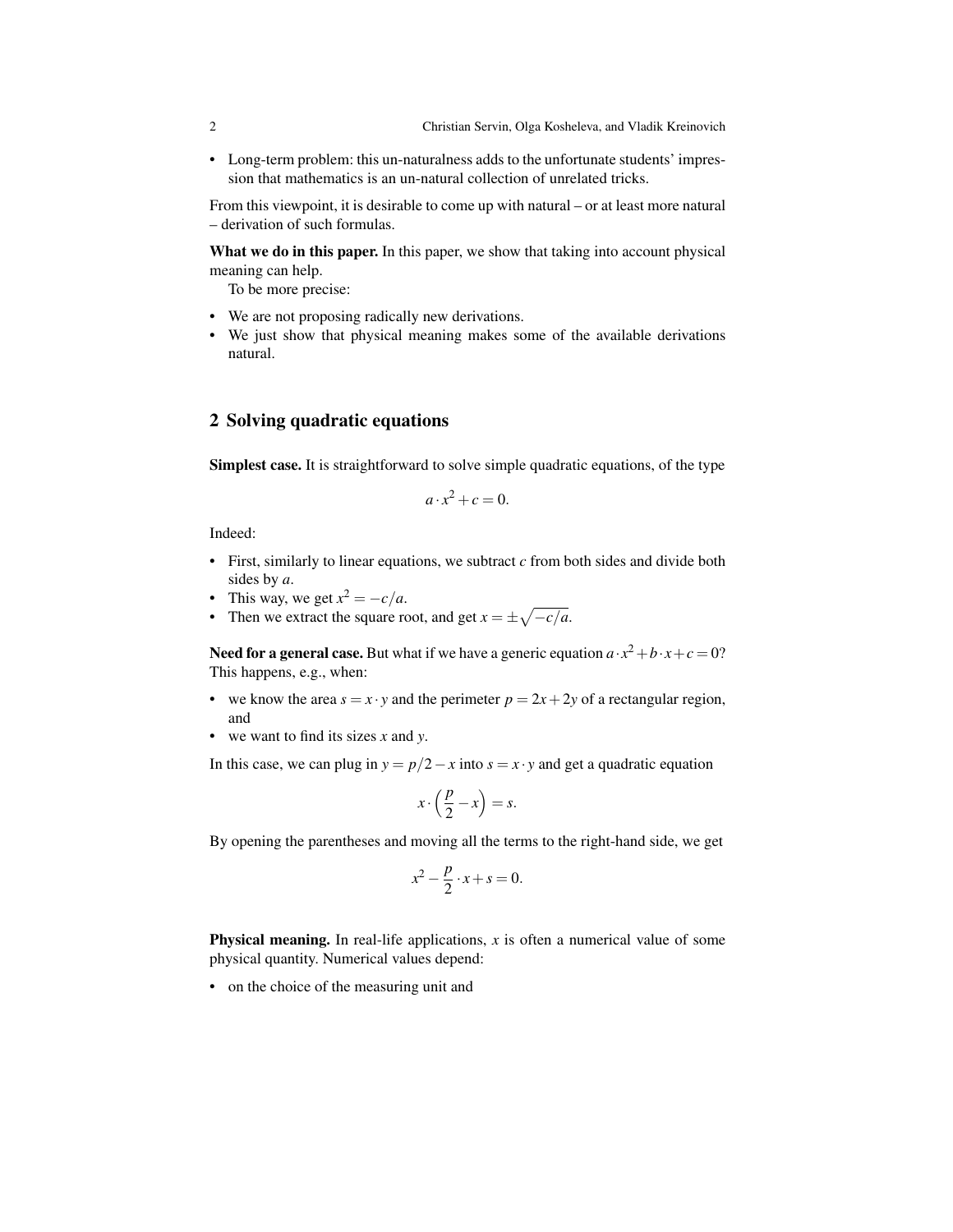Physical Meaning Helps Clarify Elementary Mathematics 3

• on the choice of a starting point.

So, a natural idea is to select a new scale in which the equation would get a simpler form.

What happens if we change a measuring unit? If we replace a measuring unit by a new one which is  $\lambda$  times larger, we get new value  $x'$  for which  $x = \lambda \cdot x'$ . Substituting this expression instead of  $x$  into the equation, we get a new equation

$$
a \cdot (\lambda \cdot x)^2 + b \cdot \lambda \cdot x + c = 0.
$$

However, this does not help to solve this equation.

What happens if we change a starting point? Selecting a new starting point changes the original numerical value *x* to the new value *x*<sup>*'*</sup> for which  $x = x' + x_0$ . Substituting this expression for  $x$  into the given quadratic equation, we get

$$
a \cdot (x' + x_0)^2 + b \cdot (x + x_0) + c =
$$

$$
\cdot (x')^2 + (2a \cdot x_0 + b) \cdot x' + (a \cdot x_0^2 + b \cdot x_0 + c) = 0.
$$

For an appropriate  $x_0$  – namely, for  $x_0 = -b/(2a)$  – we can make the coefficient at  $x'$  equal to 0.

Thus, we get a simple quadratic equation – which we know how to solve.

#### 3 Cubic equations

*a* ·(*x*

General description. A general cubic equation has the form

$$
a \cdot x^3 + b \cdot x^2 + c \cdot x + d = 0.
$$

Same idea helps, but does not yet lead to a solution. We can use the same idea as for the quadratic equation – namely, change from *x* to  $x' = x + a_0$ , and get a simplified equation

$$
a \cdot (x')^{3} + c' \cdot x' + d' = 0.
$$

In contrast to the quadratic case, however, the resulting equation is still difficult to solve. We still need to reduce it to an easy-to-solve case with no linear terms.

Additional physics-related idea. To simplify the equation, let us take into account another natural physics-related idea: that often, a quantity is the sum of several ones.

For example, the mass of a complex system is the sum of the masses of its components.

This idea works. Let us consider the simplest case  $x' = u + v$ .

Substituting this expression into the above equations, we get